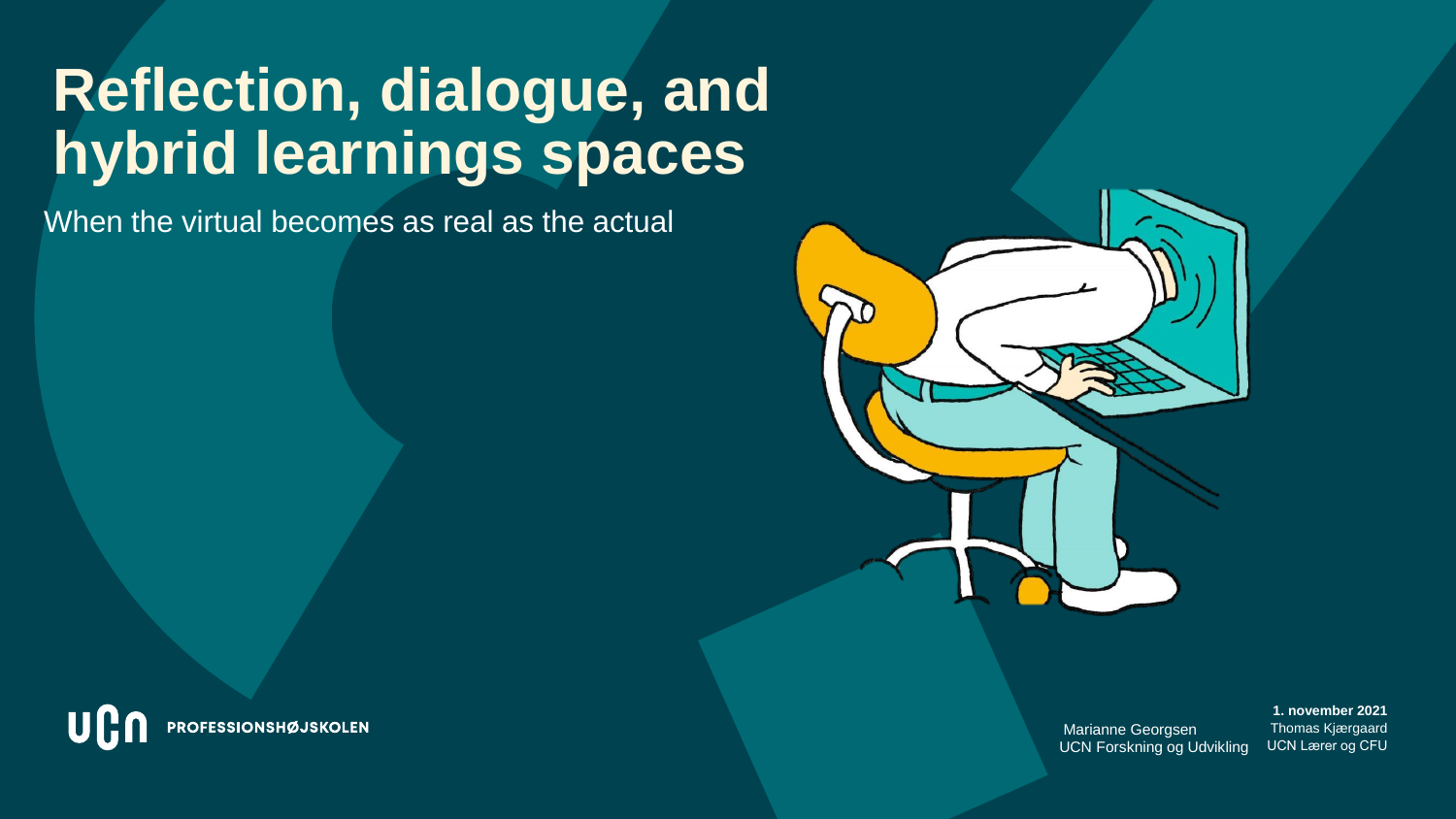## **Agenda**

- **Methodological comments**
- **Theoretical considerations**

**PROFESSIONSHØJSKOLEN** 

- Findings
- **Discussion**



Graphics credits: Jakob Dinesen UCL

Key take-aways

- The virtual space (LMS etc.) needs more attention
- The relations between the practices could benefit form a more constructive virtual relation (NOT praktikportalen, wiseflow etc.)
- **Develop a pedagogy for fusioning the virtual and the actual**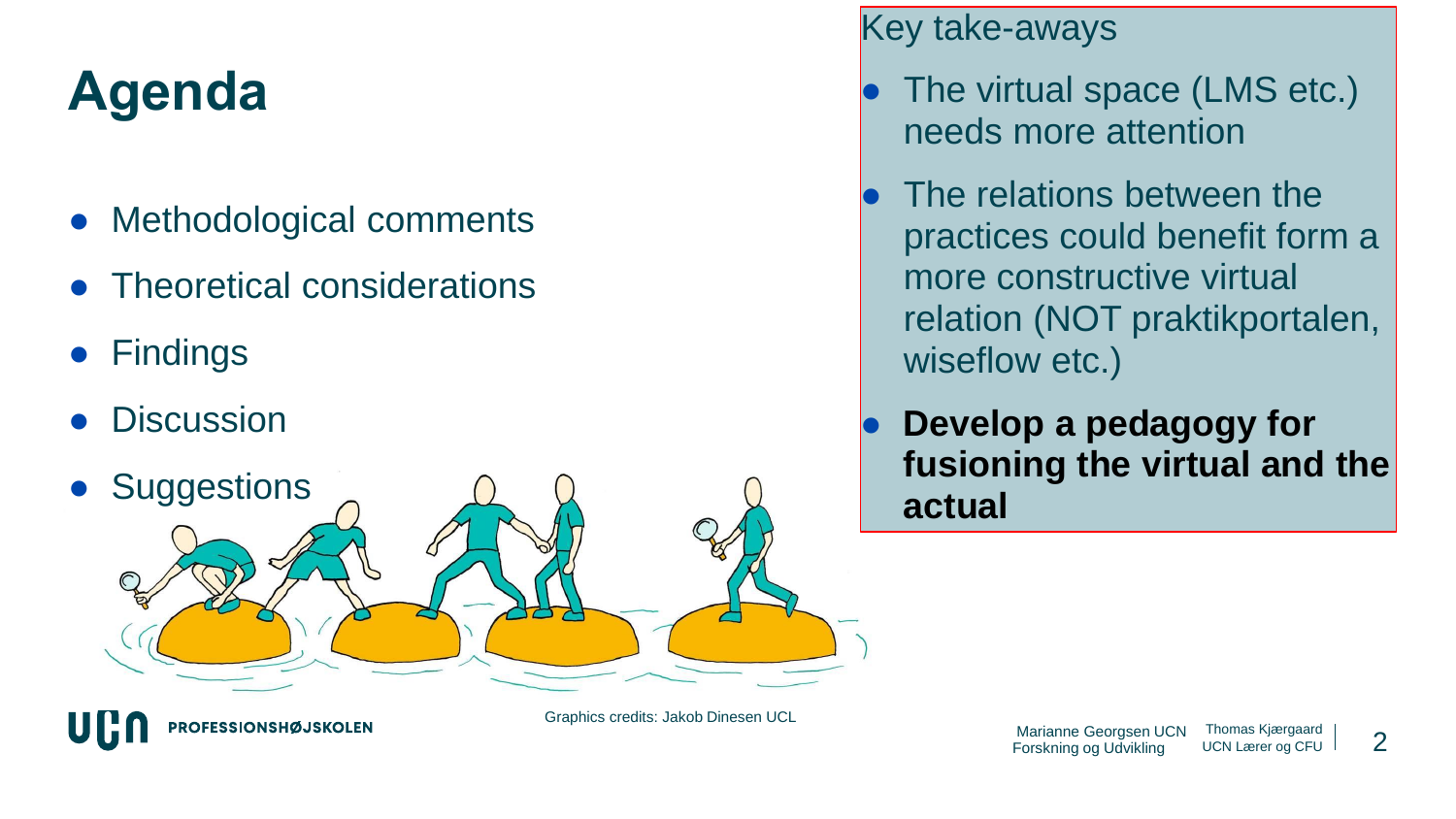## **Synthesis of studies**



- This paper represents the local review process prior to designing a learning material for understanding 'Hybrid learning spaces' <http://kortlink.dk/2dpzb>
- The paper presents a synthesis of studies (4) carried out in the same institution with the same contributors within the same field and scope
- The studies share the intention to learn from the experience of engaging in different actual/virtual learning scenarios
	- Programmes being converted to part blended, part F2F due to geography
	- Campus technology analysis showing an institution that implements distance and self-service platforms, however, there is/was no strategy to develop distance or blended programmes
	- **Further education as blended learning**
	- Development of programmes that increase study intensity

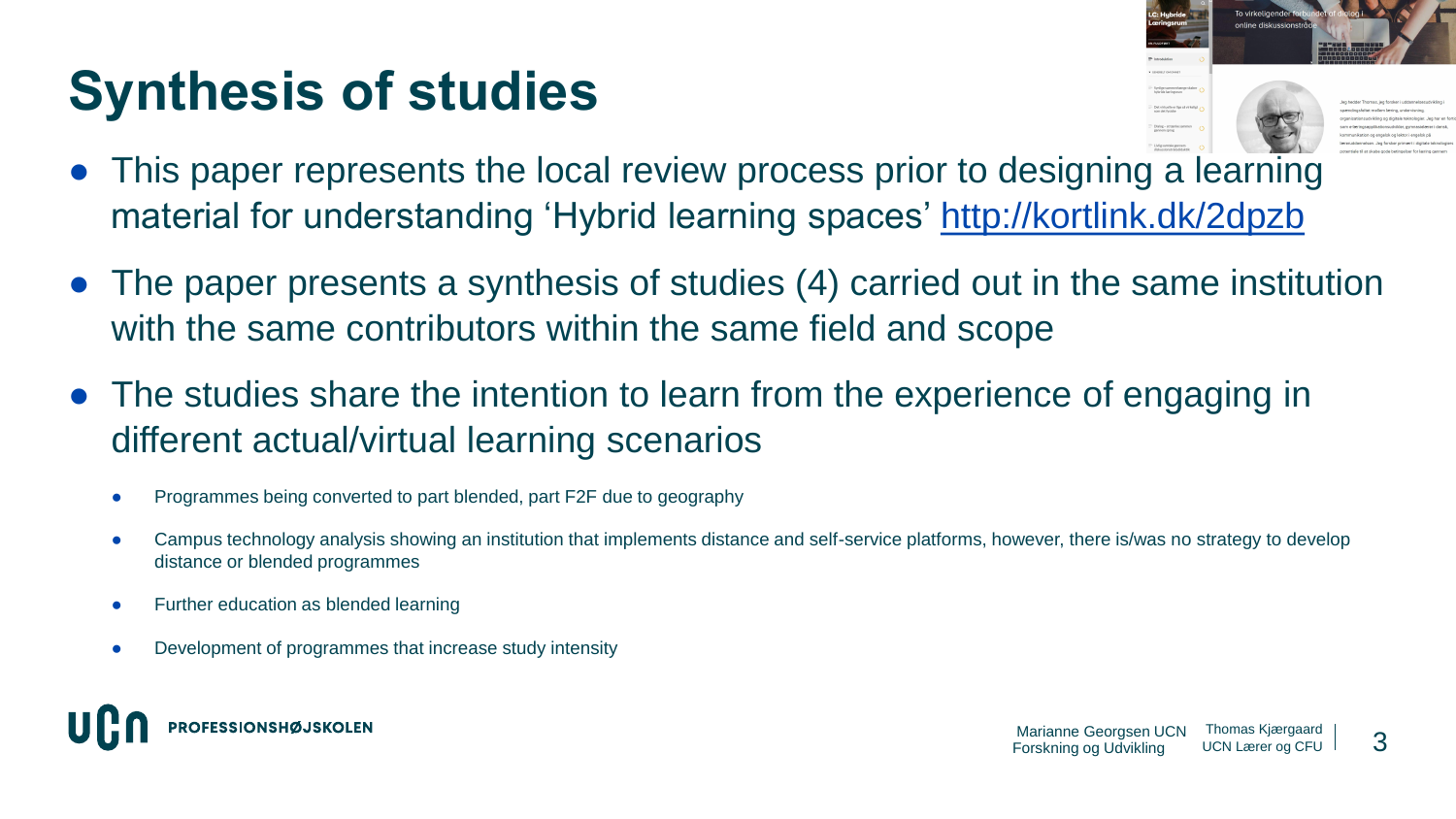## **Theoretical considerations**

- Virtual/Actual
	- The virtual and actual are equally real
		- An idea or a dialogue represents a reality
		- A product is not more real that the process leading to the product
- Nexus analysis
	- Where does 'the rubber meet the road'?
		- When does a discourse meet a practice
			- Discourse: study activity can be increased through the practices of distance learning
			- Practice: the students rely on F2F feedback and on actual recognition of participation
			- Discrepancy between expected potential in the discourse and the practice of study





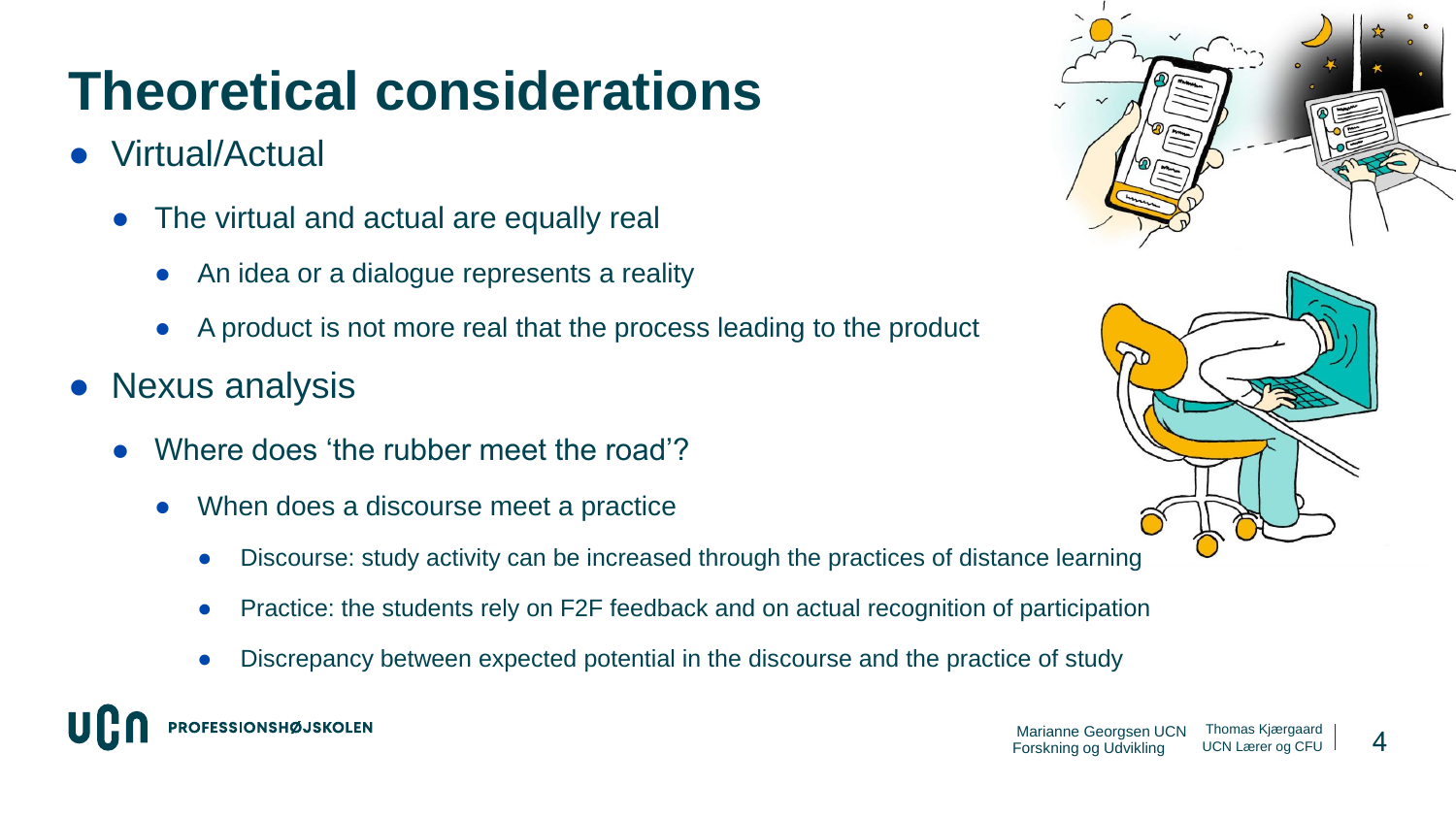## **Practice**

- We understand the notion of a **practice** as **a specific way of being, reflecting and acting in an arena** 
	- The arena may change from University classroom, to placement, to schools, hospitals, businesses, counsels, group structures etc
	- The way the agents, conduct themselves, reflect, and act, however, is a constant.
	- It is where discourse and action meet arena



Aristotle via (Belfiore, 1983; Kemmis, 2010; Kemmis, 2012; Siemens, 2006).

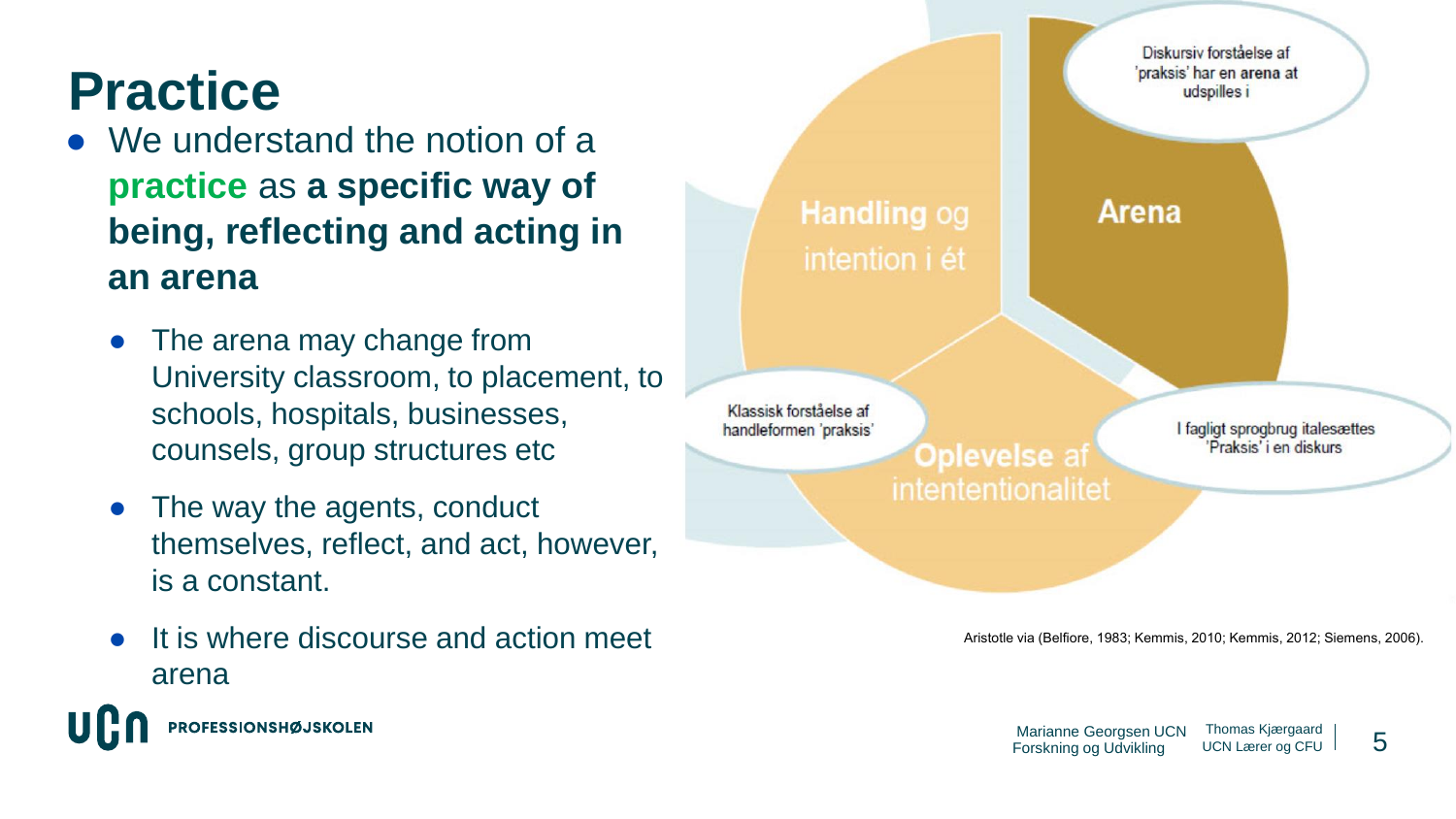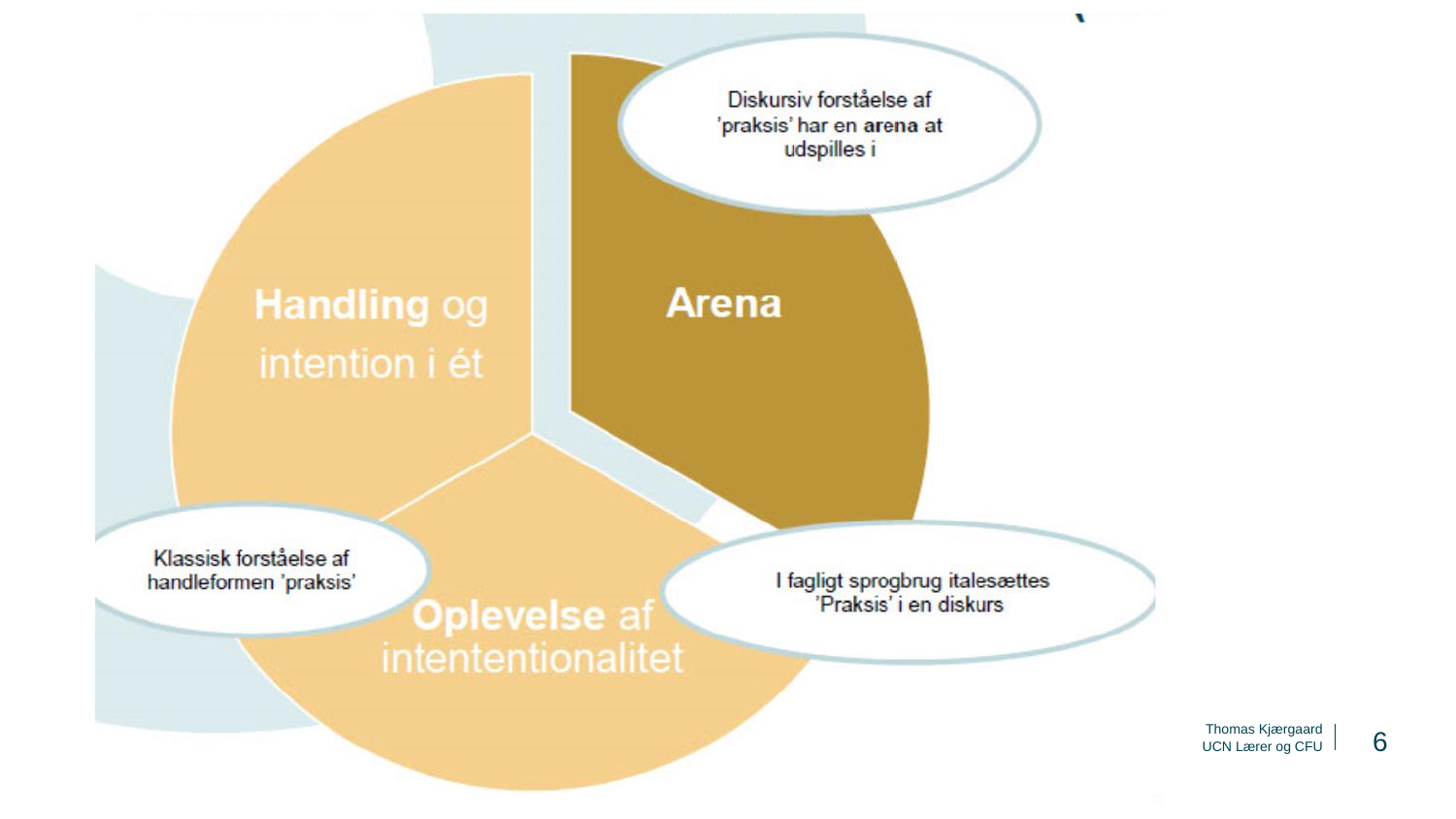## **Virtual connections**

- There are several virtual connections that appear to be vaguely explicited and manifested
- The discourses and actions are rarely formulated as a specific register or protocol
- The mediational means don't support a constructive virtual connection (praktikportalen, wiseflow)
- The virtual space at a school (Aula, Læringsplatform, platformslæremidler) is disconnected and displaced from the virtual space of the UC



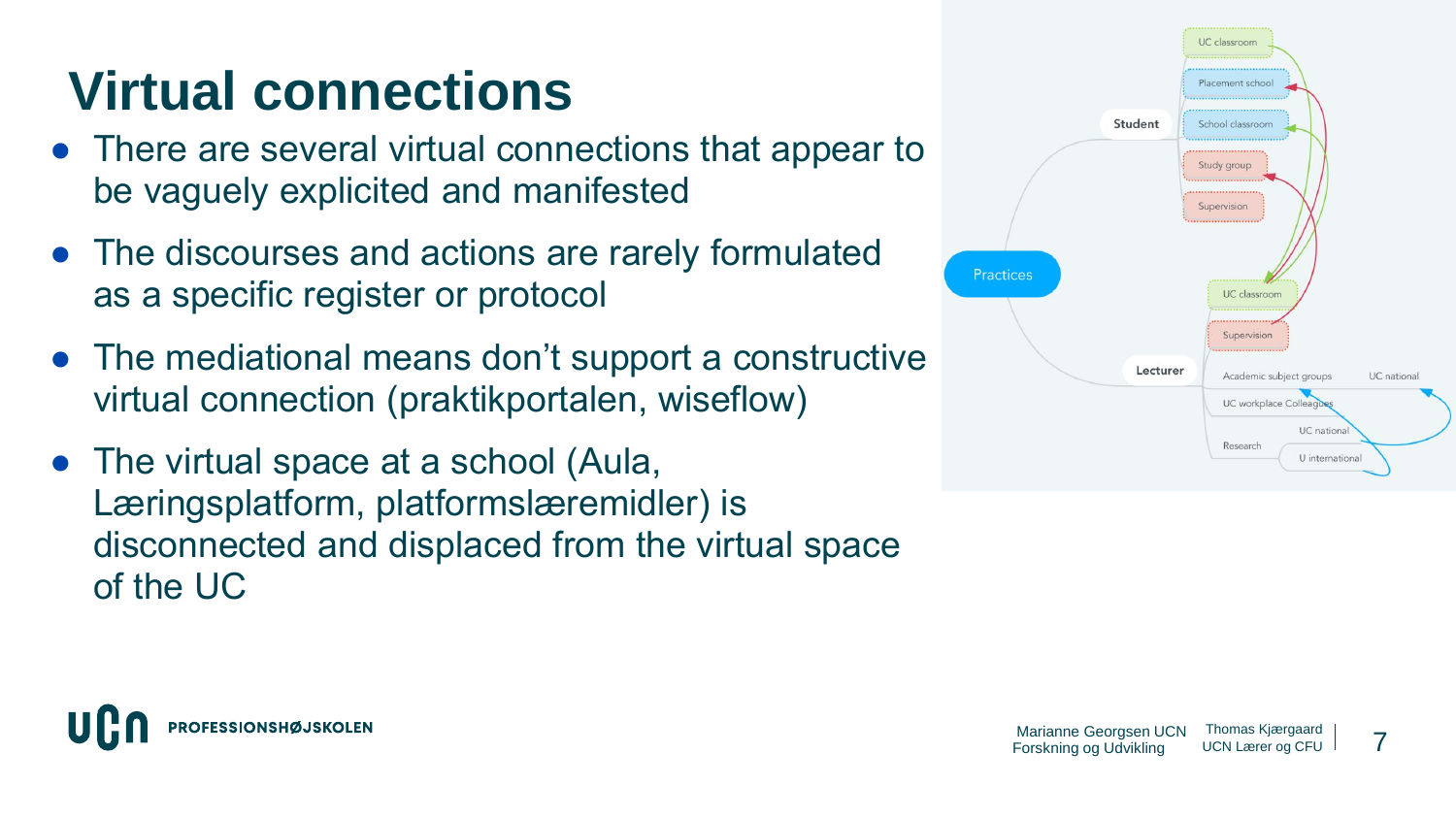

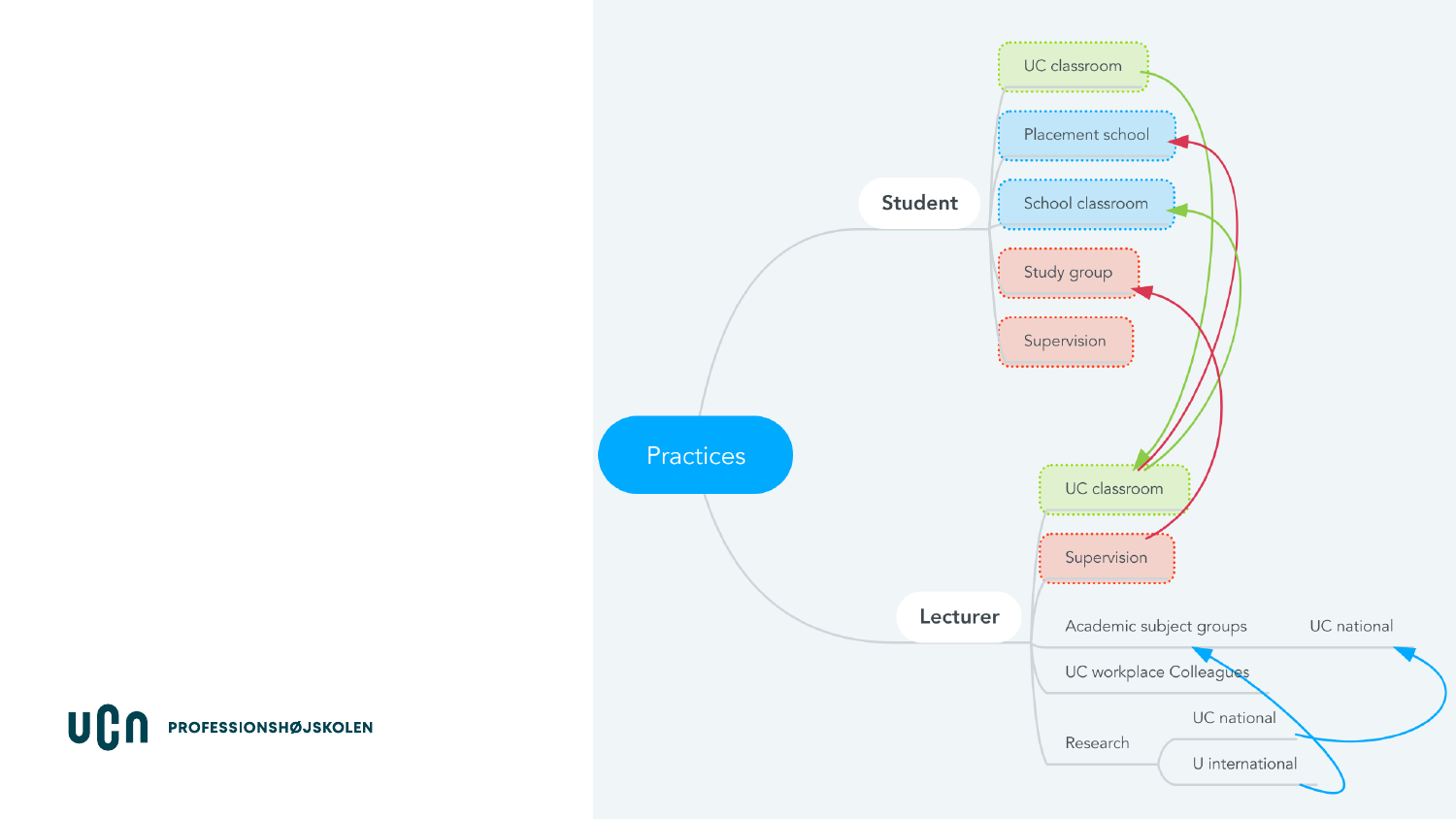### **Theoretical considerations and findings**

- Dialogue is considered the most valuable element of the student-lecturer interaction amongst the students and lecturers at UCN (Kjærgaard 2016)
- Dialogue is understood as clarifying and affirmative F2F feedback
- Dialogue is also understood as the reflective process of thinking together through language (dia-logos – through speech)
- The dialogue can be virtual or actual or a synthesis of an actual and a virtual dialogue.
	- Discussion board and in lesson conversation building on the same interactions



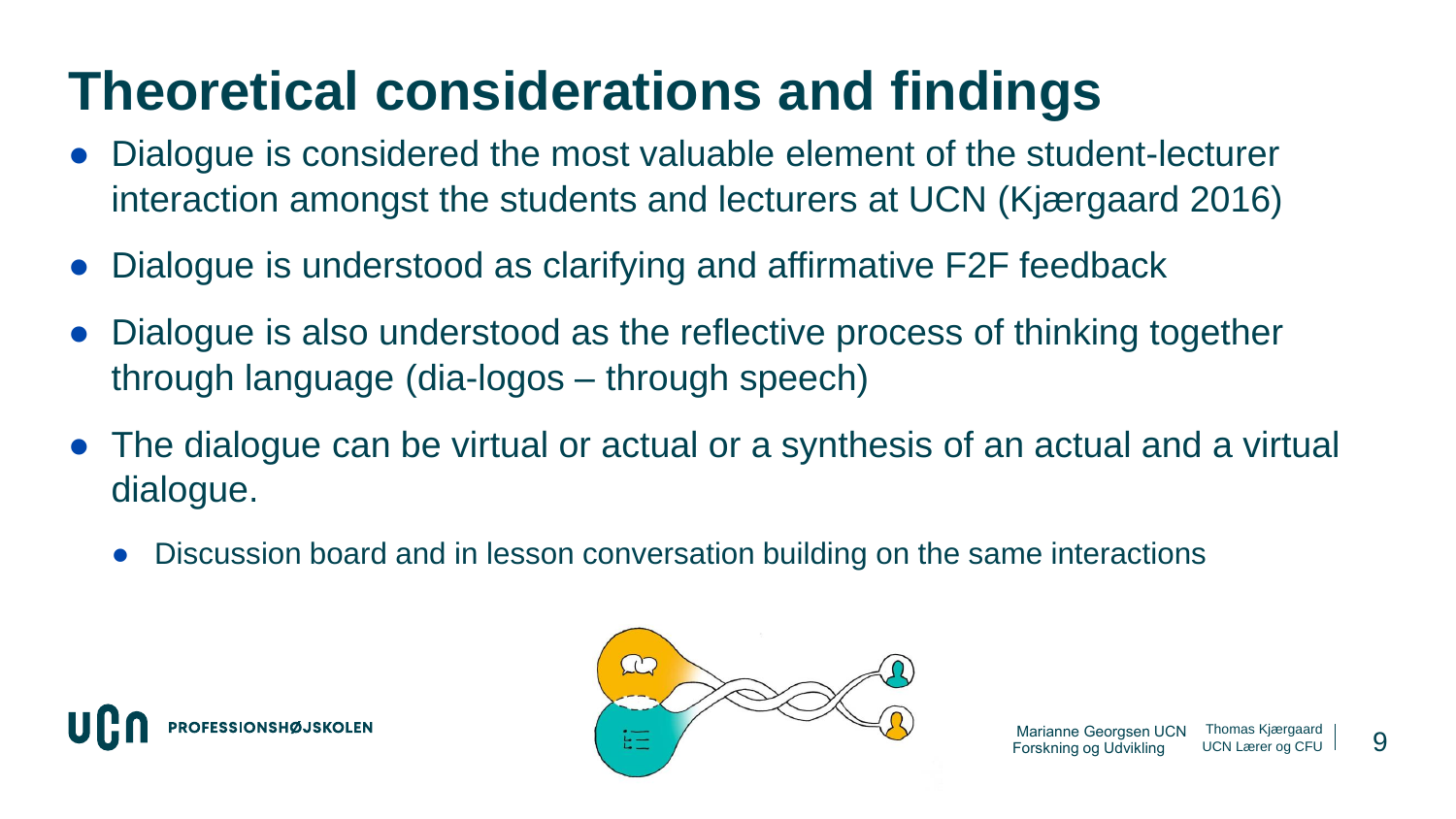## **Theoretical considerations and findings**

- The students define reflection as:
	- Think deeply (tænke/tænkning)
	- Consider (overveje)
	- **Evaluate**
	- Assess (vurdere)
	- Documentation (debriefing of situations in pedagogy)
	- **Happens after action**

**OFESSIONSHØJSKOLEN** 

*From the paper:*

"The process of critically assessing the content, process, or premise(s) of our efforts to interpret and give meaning to an experience" (Paprock, 1992 p.: 104)



10 Marianne Georgsen UCN Forskning og Udvikling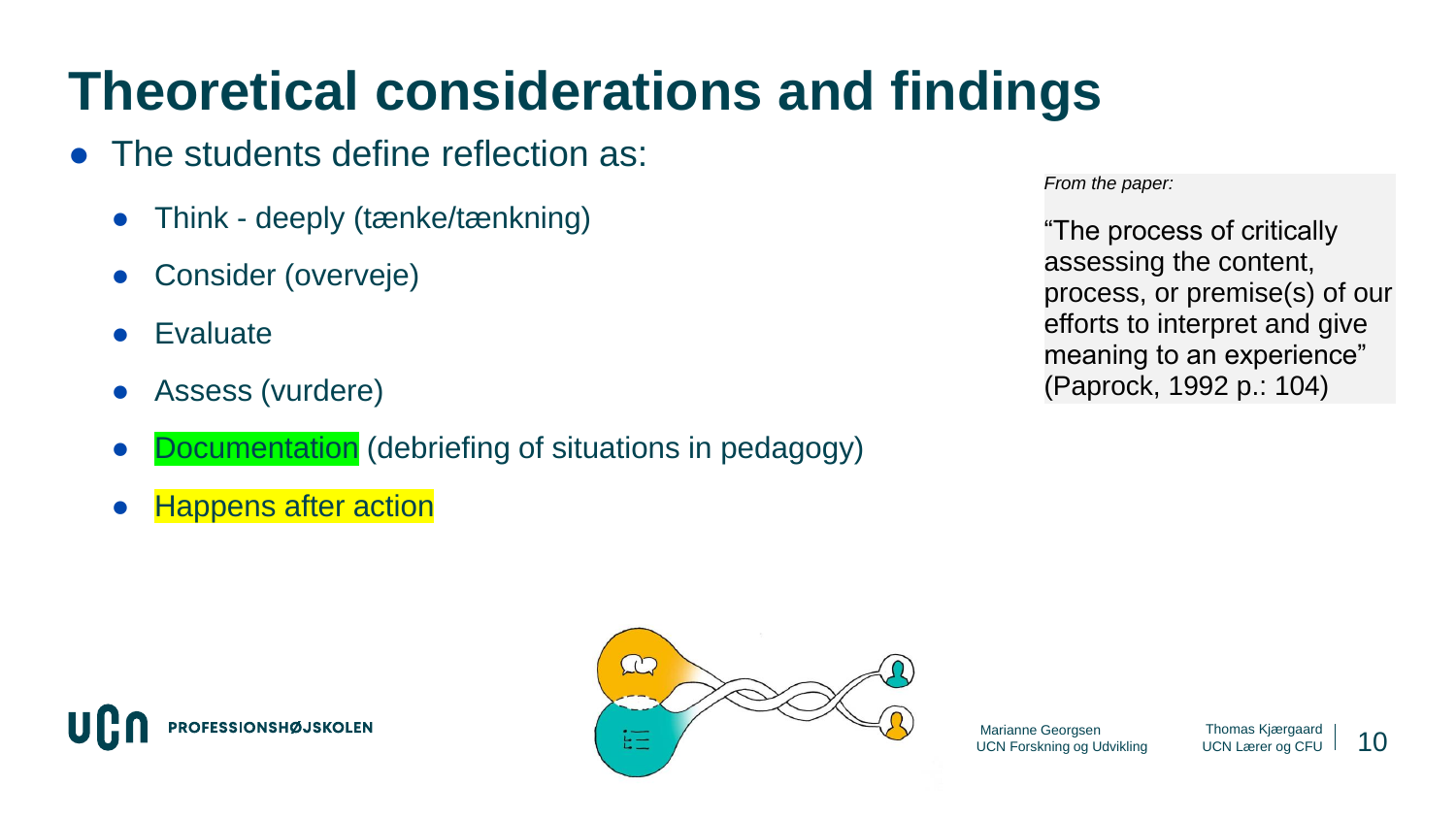# **Findings I**



- **Experience and reflection** 
	- Students express the importance of experience-based learning designs that seek to establish an equilibrium between the virtual (homework) and the physical (classroom) aspects of a course promote reflection and dialogue.
- **Study intensity** 
	- The University and the Ministry of Education has an agenda to increase the students study intensity
		- The notion is that study intensity can be increased through online activities
		- Finding: The students express a need direct interaction between students and lecturer to learn. Only few students have the learning strategy to engage in virtual learning spaces.
			- '*Jeg kommer kun, fordi der er en underviser i rummet*' (Sygeplejestuderende)

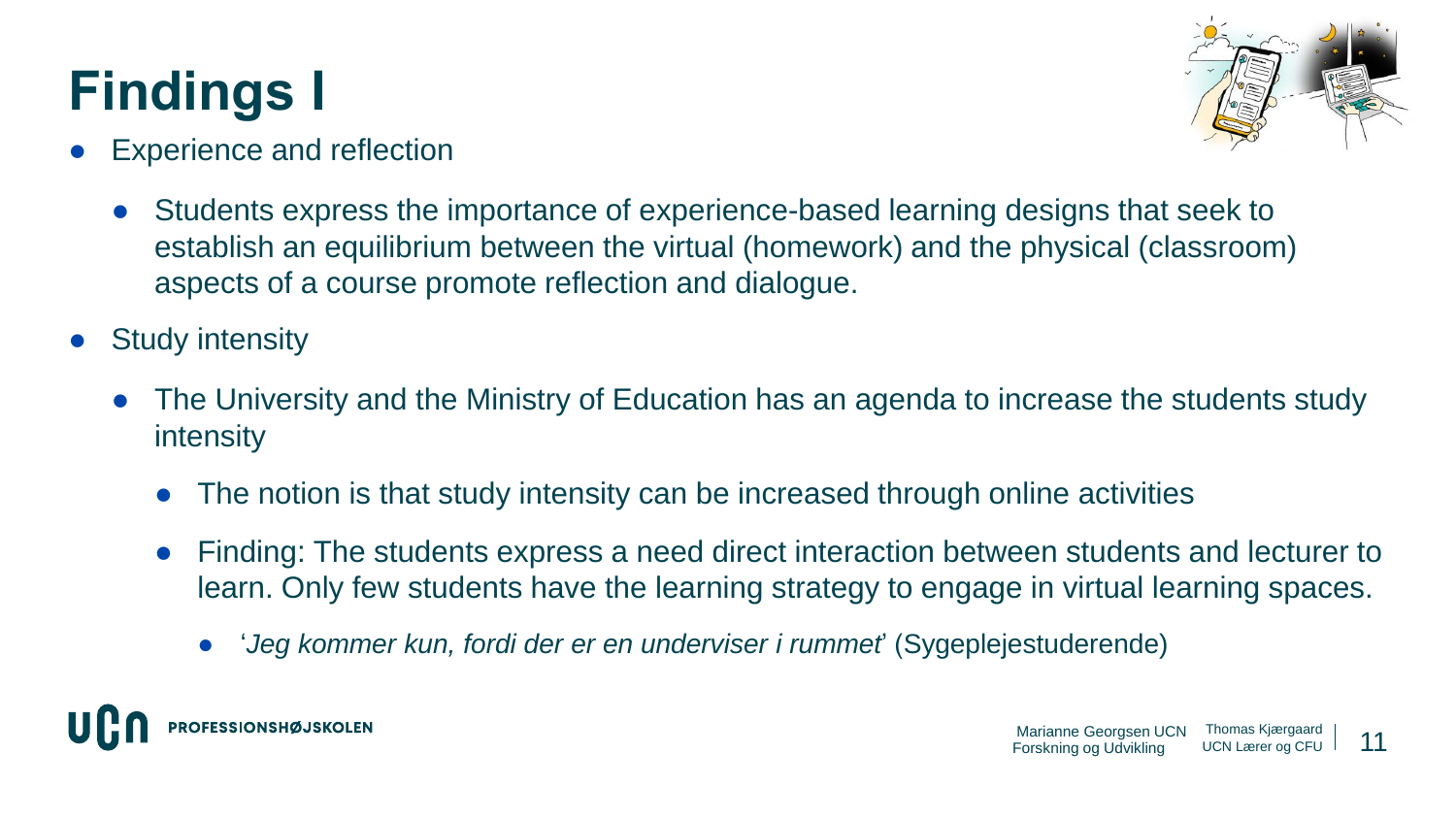# **Findings II**

- Virtuality and actuality
	- The design of the virtual space is often **neglected** and regarded as if it is given by the technologies defined by the institution (LMS).
		- **Basic communication and file-sharing**
		- The virtual space is often reduced to preparation to lessons (course books/articles)
		- The lecturer *is not* present in the virtual learning space -
	- The design of the actual space is given **most attention** by the lecturer (and by the students)
		- **Lesson plan**
		- **Classroom activities**
		- Communication in the classroom
		- Acting out the classic identities as teacher and students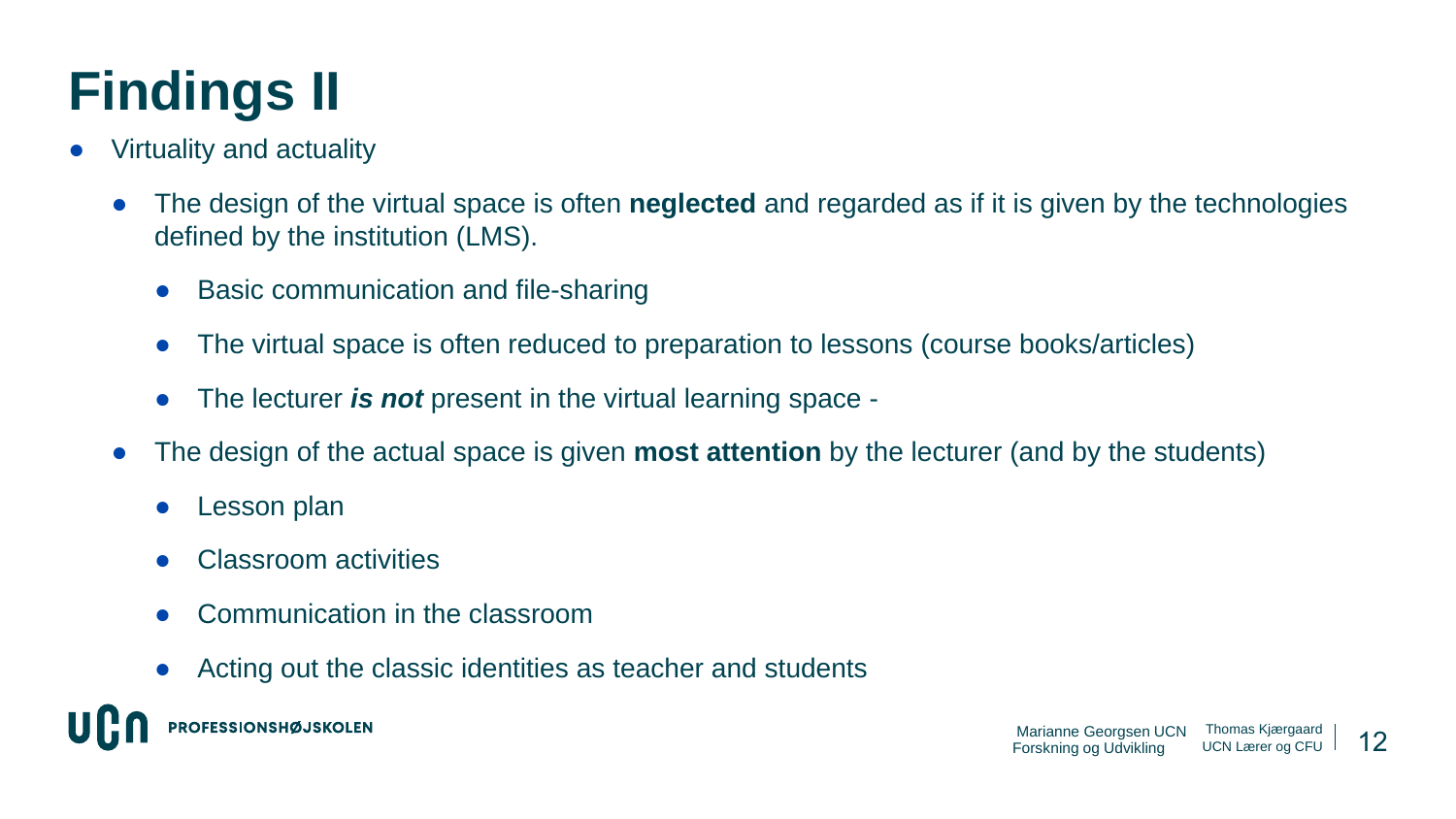#### **Findings III – Where the rubber meets the road – The lessons**

- Reliance on F2F
- The power of PowerPoint found in the data
	- Strand 1: We don't have to attend lessons if we read the texts and leaf through the lecturers presentation. The lesson becomes a social activity that is academically redundant
	- Strand 2: The lecturers PowerPoint-presentation is extremely important for understanding the academic theme, the PPT shows the digest of the content of the texts and the lecturer elaborates…reading the text becomes redundant, however, the lesson only addresses the protruding essence, while, all the 'in-betweens' of the theories are 'lost in translation'.

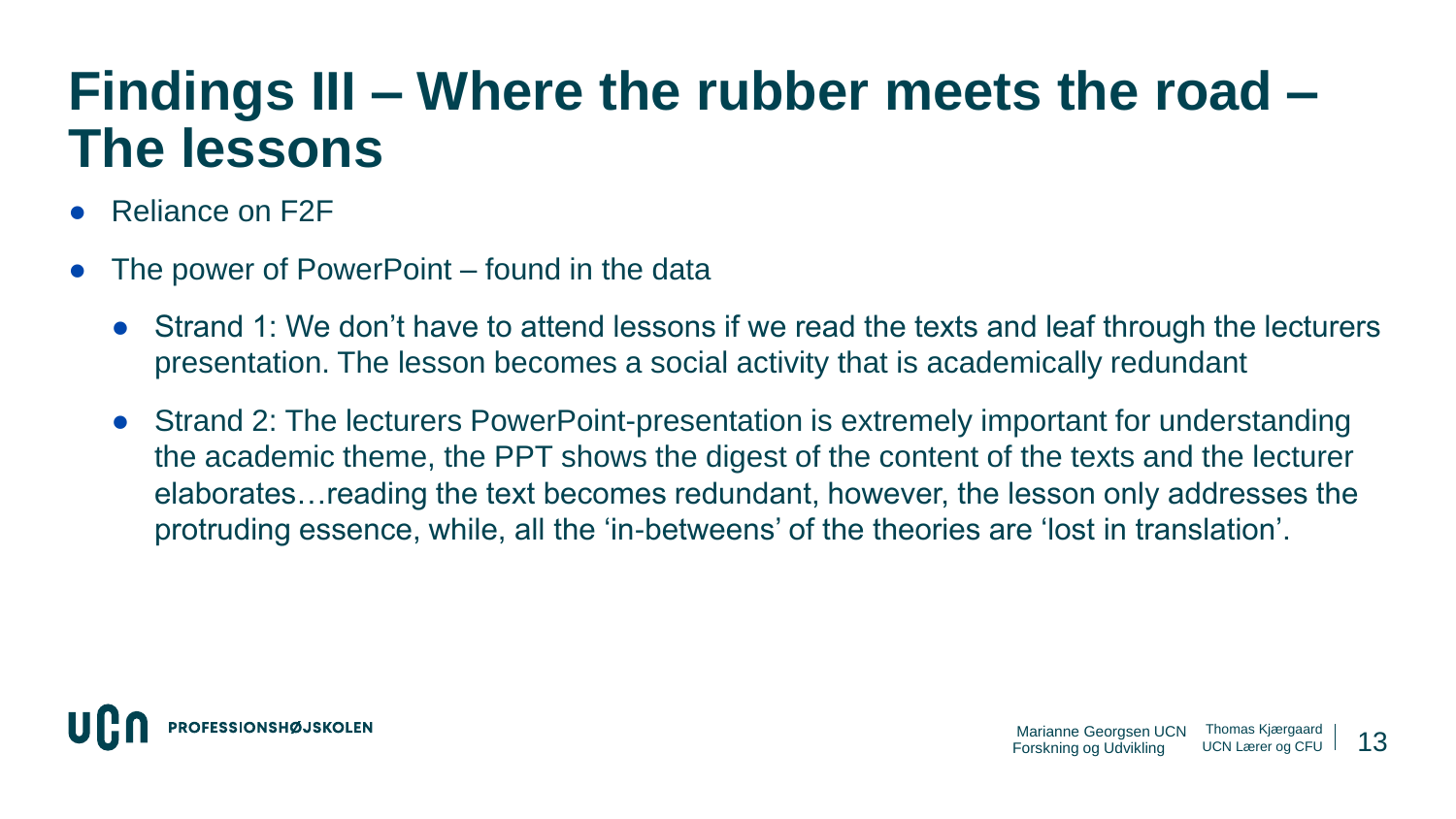## **In conclusion – developing a new practice**

- Suggestion: Spend as much time designing and managing the virtual space as you do planning the lesson.
- Be present in the virtual learning space (discussions)
- The students have given up hope that there will be a constructive virtual connection between the lessons and the other practices. They don't expect a fruitful virtual learning space that relate directly to the lessons in the classroom
- **Develop a pedagogy for relating the virtual to the actual**
- **Methods**
	- **Video (a)synchronous, recorded or realtime**
	- **Peer feedback!!**
	- **Rubrics!!**
	- **Discussion (a)synchronous, online forums, realtime padlets, mindmaps, docs combined with audio/video connection.**

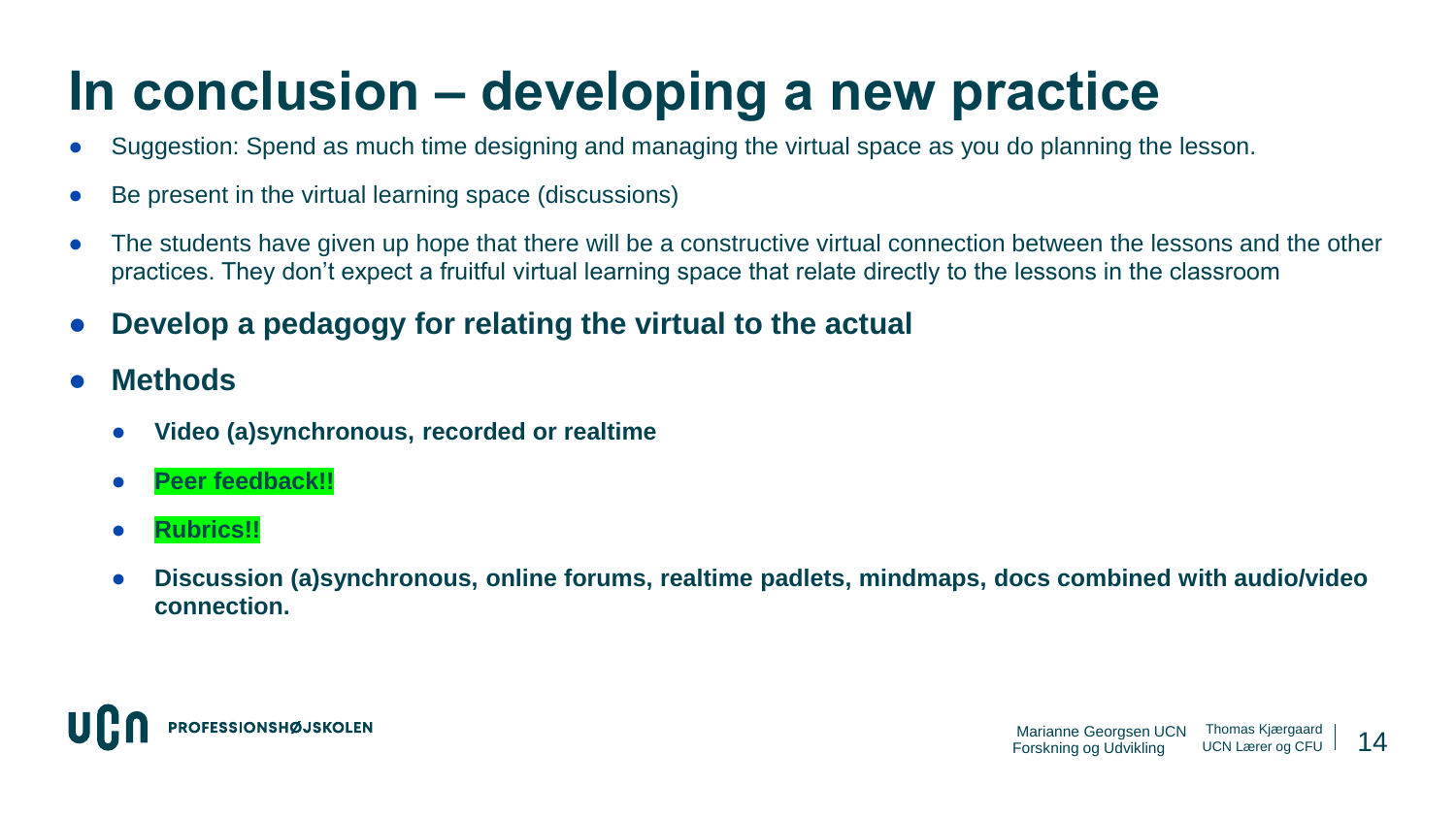## **Theoretical considerations and findings**

- The students define technoology as:
	- New things that rely on electricity or computers
		- Innovation-focused understanding of technology (Edgarton)
		- Things that were in the world before the students memory of the world are not considered technology